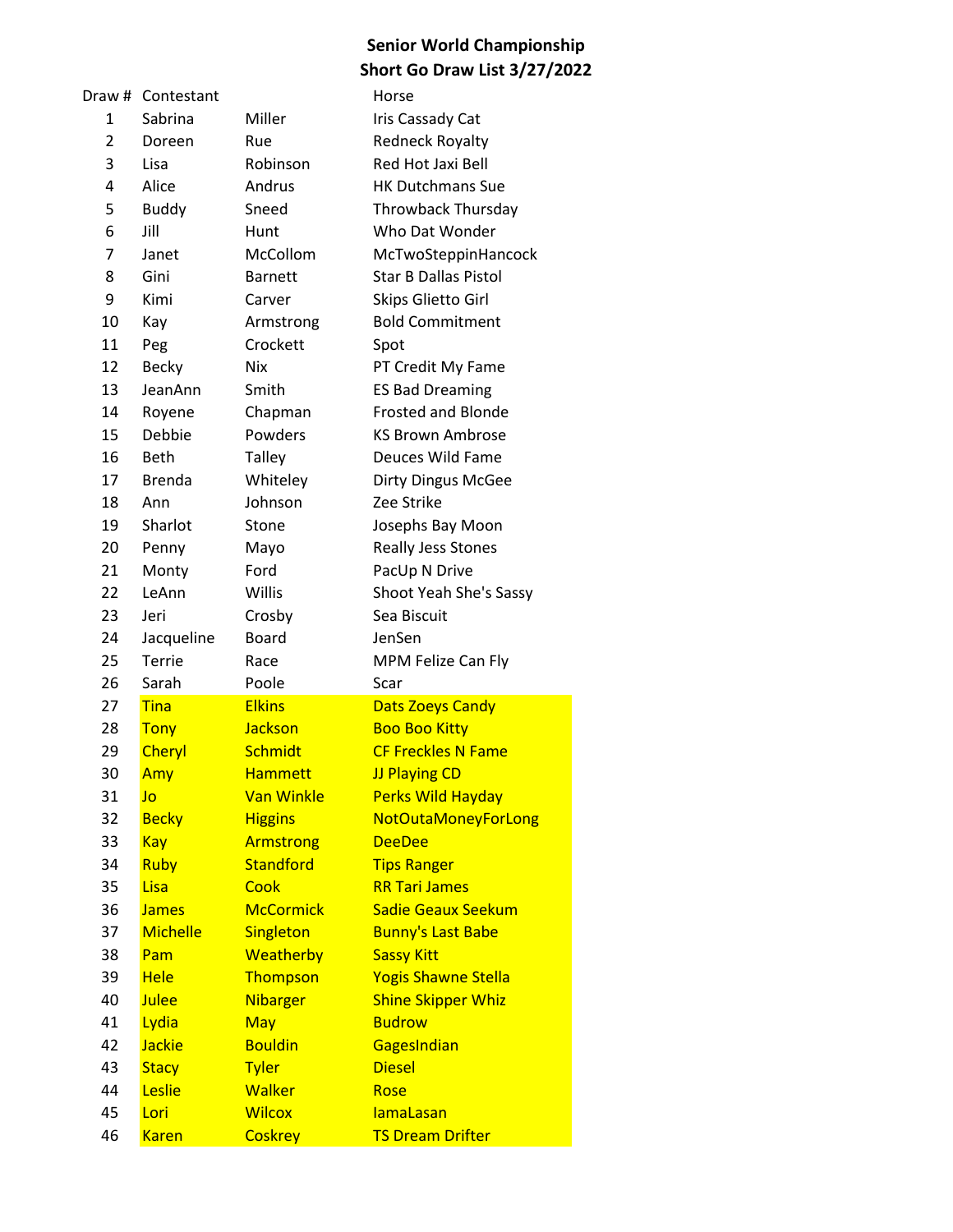| 47 | Andy           | Pittman         | <b>Peptos Main Event</b>      |
|----|----------------|-----------------|-------------------------------|
| 48 | <b>Denise</b>  | <b>Smith</b>    | <b>Borrego Esterlina</b>      |
| 49 | <b>Becky</b>   | <b>Taylor</b>   | <b>Snazzy Chester</b>         |
| 50 | Gina           | <b>Cates</b>    | <b>Me Mohican</b>             |
| 51 | <b>Sherri</b>  | <b>Mason</b>    | <b>KT Monte Walsh</b>         |
| 52 | Pam            | Stephenson      | Bella Ann                     |
| 53 | Chris          | <b>Bryant</b>   | Absolutely Famoso             |
| 54 | Charlotte      | Phillips        | Ima Painted Bullion           |
| 55 | Annette        | Waggoner        | Casey's Wicked Corona         |
| 56 | <b>Bonnie</b>  | Ahrens          | Smokys Lucky Seven            |
| 57 | Kathy          | Payne           | Playboys Revenge              |
| 58 | Angie          | Adams           | Dashinbye on Gator            |
| 59 | Carol          | Greene          | Poco's Too Poco               |
| 60 | Tami           | Denton          | Miss Doc Bar Poco             |
| 61 | Wendy          | Schutte         | <b>Red Bucks Jackie</b>       |
| 62 | Kathy          | Cribbs          | Playboys Arrow                |
| 63 | Nikki          | Boyer           | Hesarefund                    |
| 64 | Michelle       | Williams        | <b>WL Mr Flashy</b>           |
| 65 | Angale         | <b>Best</b>     | Larryis First Corona          |
| 66 | Sheila         | <b>Ellis</b>    | Mr. Dash Wood                 |
| 67 | Rhonda         | Fowler          | <b>Sailors Doc Gunner</b>     |
| 68 | Karen          | Cocks           | Paloma Pine                   |
| 69 | Rita           | Berry           | Honor Made Tiny Girl          |
| 70 | Margaret       | Looper          | Hands Oklahoma Boone          |
| 71 | Dorene         | Mudd            | <b>Frenchmans Cando</b>       |
| 72 | Linda G.       | Penland         | Frenchkissthelady             |
| 73 | Phyllis        | Gallent         | Heza Bully Gator              |
| 74 | Carolyn        | Stoy            | Lil Miss Tenseltown           |
| 75 | Josie          | Jarrett         | Mo                            |
| 76 | <b>Bobbi</b>   | Ward            | Magnolia Adeline              |
| 77 | Leslie         | Walker          | Didget Bartender              |
| 78 | Donnis         | <b>Birkicht</b> | Honor Master Leo              |
| 79 | <b>Terry</b>   | Vogel           | ImaBlueEyedBlondBitz          |
| 80 | <b>Bonnie</b>  | <b>Powers</b>   | JustmyLuckyStone              |
| 81 | Andrea         | Whiteside       | Separate Jetta                |
| 82 | <b>Kim</b>     | <b>Merrell</b>  | <b>Sure Am A Cowboy</b>       |
| 83 | <b>Melissa</b> | <b>Mouton</b>   | <b>PH Two Timin Streaker</b>  |
| 84 | Carolyn        | <b>Hicks</b>    | <b>Colonels Par Ticket</b>    |
| 85 | Candace        | <b>Bowman</b>   | Popularwood                   |
| 86 | Anne           | <b>Sanders</b>  | <b>Rare Thunder</b>           |
| 87 | <b>Stan</b>    | <b>Pulling</b>  | <b>Ms Bucks Blondie</b>       |
| 88 | Anne           | <b>Sanders</b>  | <b>Rola Ellie Renae</b>       |
| 89 | Connie         | <b>Dove</b>     | <b>Frenchmans Whiz</b>        |
| 90 | <b>Becky</b>   | <b>Taylor</b>   | <b>Shez Like Chester</b>      |
| 91 | <b>Hele</b>    | Thompson        | <b>Yogis Shawne Twister</b>   |
| 92 | <b>Sharon</b>  | <b>West</b>     | <b>Frenchmans Glo N Ghost</b> |
| 93 | Elaine         | <b>Bigbee</b>   | <b>Flyn By You</b>            |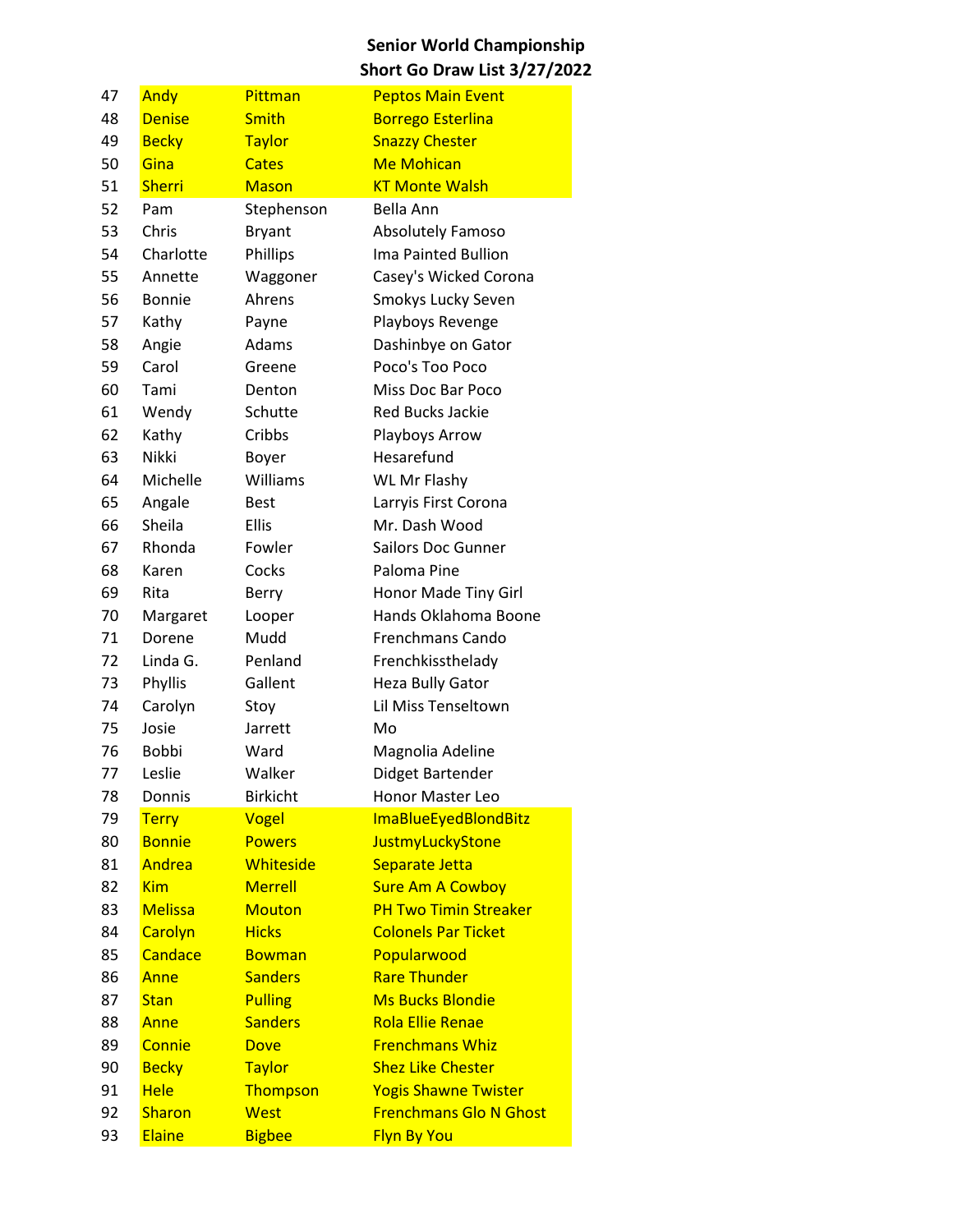| 94  | <b>Debbie</b>  | <b>Bloxom</b>      | <b>Fire On The Border</b>    |
|-----|----------------|--------------------|------------------------------|
| 95  | <b>Bruce</b>   | <b>Krabbenhoft</b> | <b>PR Scootin Bullfrog</b>   |
| 96  | <b>Belinda</b> | Wheeler            | <b>LLP Susies Witch</b>      |
| 97  | Sonya          | <b>Boyd</b>        | <b>Sugar G Booger</b>        |
| 98  | <b>Kendra</b>  | <b>McKinzie</b>    | <b>Lonsum Love Story</b>     |
| 99  | <b>Debbie</b>  | <b>Walters</b>     | <b>Coats French Honor</b>    |
| 100 | Shannon        | <b>Smith</b>       | <b>Busy Lacin Chex</b>       |
| 101 | <b>Tammy</b>   | <b>Mann</b>        | <b>HC Blaze San Black</b>    |
| 102 | Andrea         | Whiteside          | <b>Siouzper Star</b>         |
| 103 | Cathy          | <b>Brooks</b>      | <b>Grande Beleza</b>         |
| 104 | Georgia        | Dorsey             | Hello Moon                   |
| 105 | Janey          | Taylor             | Roll Me A Bully              |
| 106 | Sharon         | <b>Miles</b>       | Blondie                      |
| 107 | Laura          | Carlin             | Bay Go By By                 |
| 108 | Jennine        | Ramage             | Dasey May                    |
| 109 | <b>Bruce</b>   | Ludwig             | Streakin Stoli               |
| 110 | Wendy          | Stephens           | <b>Peponitas Revolution</b>  |
| 111 | <b>Tracy</b>   | Mays               | <b>Chesters Breeze</b>       |
| 112 | Gail           | Alsup              | Juan Fast Jet                |
| 113 | Mitzi          | Duke               | <b>Traffics Big Wonder</b>   |
| 114 | Andrea         | Whiteside          | <b>Vegas Firen Fame</b>      |
| 115 | Bill           | Clark              | Rare Jet Judge               |
| 116 | Sheri          | Yoder              | Inseperado                   |
| 117 | Deb            | <b>Hults</b>       | <b>BG Howfastcanurun</b>     |
| 118 | Sherri         | <b>Barnes</b>      | Cashn Me N                   |
| 119 | Karyn          | Melton             | Joe's Gay Lady               |
| 120 | Louise         | Kendall            | PT Famous Nick               |
| 121 | Kaye           | <b>Spillers</b>    | CT Famous Five O             |
| 122 | Julie          | Knox               | <b>Talented Streaker</b>     |
| 123 | Kellie         | <b>Boolin</b>      | Pistol                       |
| 124 | Latisha        | Hairgrove          | RF French Bugs Moon          |
| 125 | Kenna          | Squires            | Dreamie                      |
| 126 | Cathy          | <b>Brooks</b>      | Coats Frenchmans Jet         |
| 127 | Lucinda        | Herring            | Trixie                       |
| 128 | Dawn           | <b>Brewer</b>      | Take A Shot On Me            |
| 129 | Connie         | Riddle             | <b>Frenchmans Delight</b>    |
| 130 | Leann          | Ritchie            | <b>Hope ShesNot Tricky</b>   |
| 131 | <b>Nancy</b>   | <b>Mayes</b>       | <b>Sparks In My Flame</b>    |
| 132 | Sonia          | <b>Moore</b>       | <b>Streakin Isabella</b>     |
| 133 | Tammy          | <b>Tichenor</b>    | <b>Heavens Advantage</b>     |
| 134 | Mitzi          | <b>Duke</b>        | <b>Slick Spirit N Frills</b> |
| 135 | <b>Denny</b>   | <b>Coffey</b>      | <b>Ima Chance of Honor</b>   |
| 136 | <b>Katie</b>   | <b>Bockman</b>     | <b>Go Deck the Holly</b>     |
| 137 | <b>JoAnn</b>   | <b>Jones</b>       | <b>Watch Joe Smoke</b>       |
| 138 | <b>Bruce</b>   | Ludwig             | <b>Second Arrangement</b>    |
| 139 | <b>Cindy</b>   | <b>Sipe</b>        | <b>Sun Frost Biscuit</b>     |
| 140 | <b>Tracey</b>  | Peterson           | <b>TB Fame</b>               |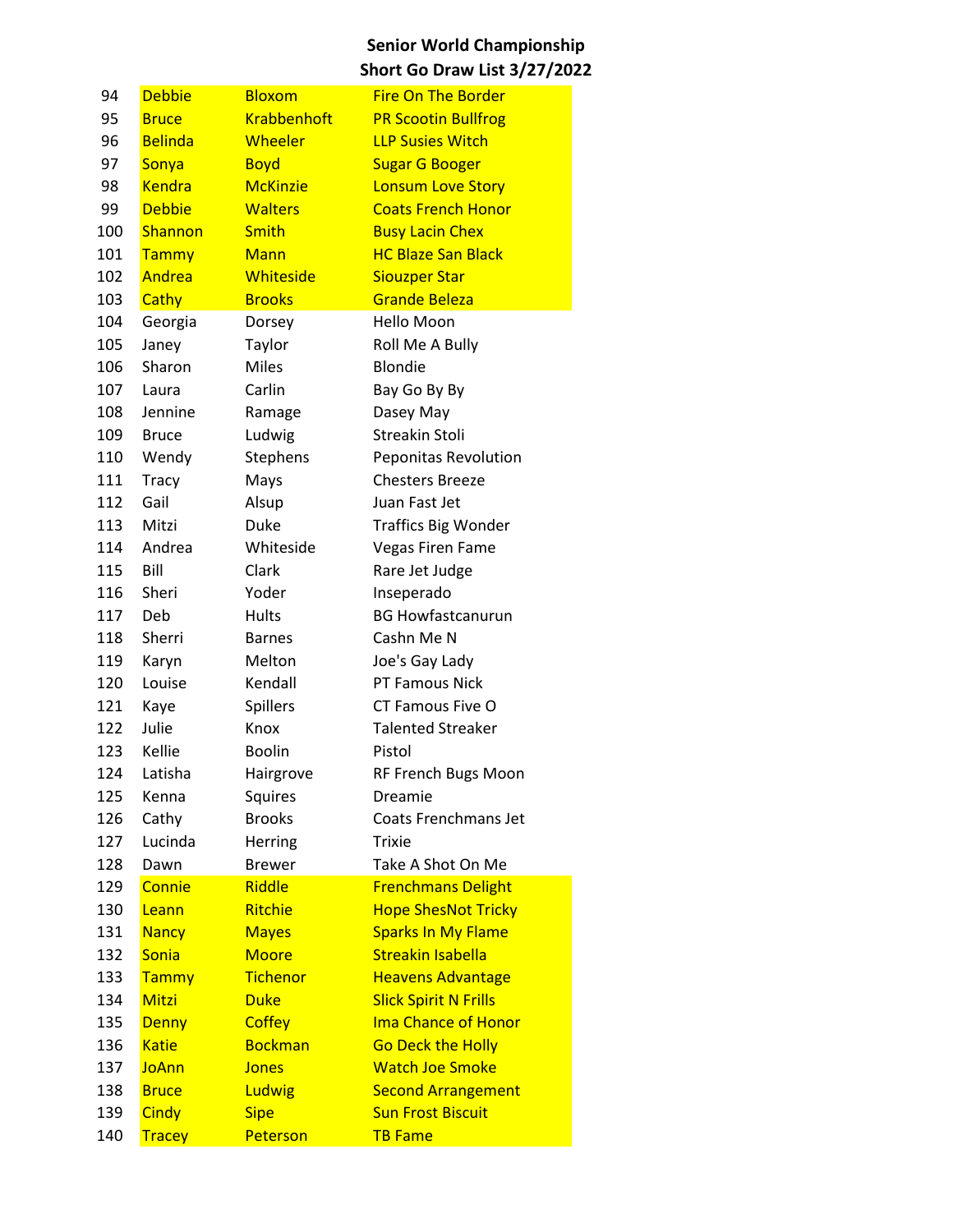| 141 | Christy        | <b>Terry</b>          | <b>Famous Bashin Bully</b>   |
|-----|----------------|-----------------------|------------------------------|
| 142 | Kay            | <b>Armstrong</b>      | <b>Snazzy Dazzler</b>        |
| 143 | Gloria         | Leopard               | <b>Fiddle Bar Beggar</b>     |
| 144 | Gaye           | <b>McGinn</b>         | <b>Colonels SD Chrome</b>    |
| 145 | Carrie         | <b>Marschuetz</b>     | Skippa Lil Lily              |
| 146 | <b>Krista</b>  | Wilson                | <b>Rays Muddy Reed</b>       |
| 147 | <b>Debbie</b>  | <b>Doener</b>         | <b>Famou Flamewater</b>      |
| 148 | Reggie         | <b>Herring</b>        | Leopie 86                    |
| 149 | Reggie         | <b>Herring</b>        | <b>Frenchmans Dunny</b>      |
| 150 | Penny          | <b>Treeby-Hudgens</b> | <b>Montana Dashing Perks</b> |
| 151 | <b>Shelly</b>  | <b>Shields</b>        | <b>NamgisKissMyHancock</b>   |
| 152 | <b>Donna</b>   | <b>Kyle</b>           | <b>Record On The Rocks</b>   |
| 153 | <b>Terry</b>   | Vogel                 | <b>BB Boogying Frenchman</b> |
| 154 | Metha          | Whitehead             | <b>DB Perks</b>              |
| 155 | Phyllis        | Wilson                | Hasta Be Bookin              |
| 156 | Donna          | Horton                | Willy Be A Bully             |
| 157 | Cynthia        | Hill                  | Honor The Boonsmall          |
| 158 | James          | Denton                | Joes Big Stick               |
| 159 | Lance          | Graves                | Dashinlikastreaker           |
| 160 | Lance          | Graves                | <b>Stetson Ray</b>           |
| 161 | Pam            | Varnado               | Livin For Hankypanky         |
| 162 | Sissy          | Lively                | <b>Blazin Bar None</b>       |
| 163 | Carole         | Tracy                 | <b>Supersonic Country</b>    |
| 164 | Lance          | Graves                | SB Ima Slick Victory         |
| 165 | Mary           | Pennington            | This Judge Rocks             |
| 166 | Cindy          | Wall                  | CF SassyFrenchCruzer         |
| 167 | Angie          | Jean                  | <b>Elmers On Fire</b>        |
| 168 | Jami           | Lybbert               | LuLu Stinson                 |
| 169 | Jackie         | Eldridge              | <b>Streaking Bray</b>        |
| 170 | IJ             | Jolley                | AH Fame an Fortune           |
| 171 | Sheryl         | Hammonds              | Diesel                       |
| 172 | Jena           | Taylor                | Spider-Man's Fuel Tank       |
| 173 | Candace        | Pratt                 | White Lick Willy             |
| 174 | April          | <b>Black</b>          | <b>Chips Native Dunit</b>    |
| 175 | Kenna          | Squires               | The Red Sonador              |
| 176 | <b>Becky</b>   | Henry                 | Catch this Fury              |
| 177 | Gina           | Cates                 | Western Graffiti             |
| 178 | Tamela         | Dighero               | Fist Full of Money           |
| 179 | Debbie         | Miller                | <b>Bugsy's First Timber</b>  |
| 180 | <b>Margo</b>   | <b>Smith</b>          | <b>Hope To Fame</b>          |
| 181 | Connie         | Ezell                 | <b>IZ Happy Rockin Hank</b>  |
| 182 | <b>Debbie</b>  | Richardson            | <b>Jess Streakin Again</b>   |
| 183 | Laura          | Creel                 | <b>Frenchmans Docs RX</b>    |
| 184 | Lynn           | Cox                   | <b>Ichi Sensation</b>        |
| 185 | <b>Bill</b>    | <b>Jones</b>          | <b>TT Rovin Robert</b>       |
| 186 | <b>Marlena</b> | <b>Williams</b>       | <b>Jackie Bee Starbert</b>   |
| 187 | <b>Marlena</b> | <b>Williams</b>       | <b>A Smooth Starbert</b>     |